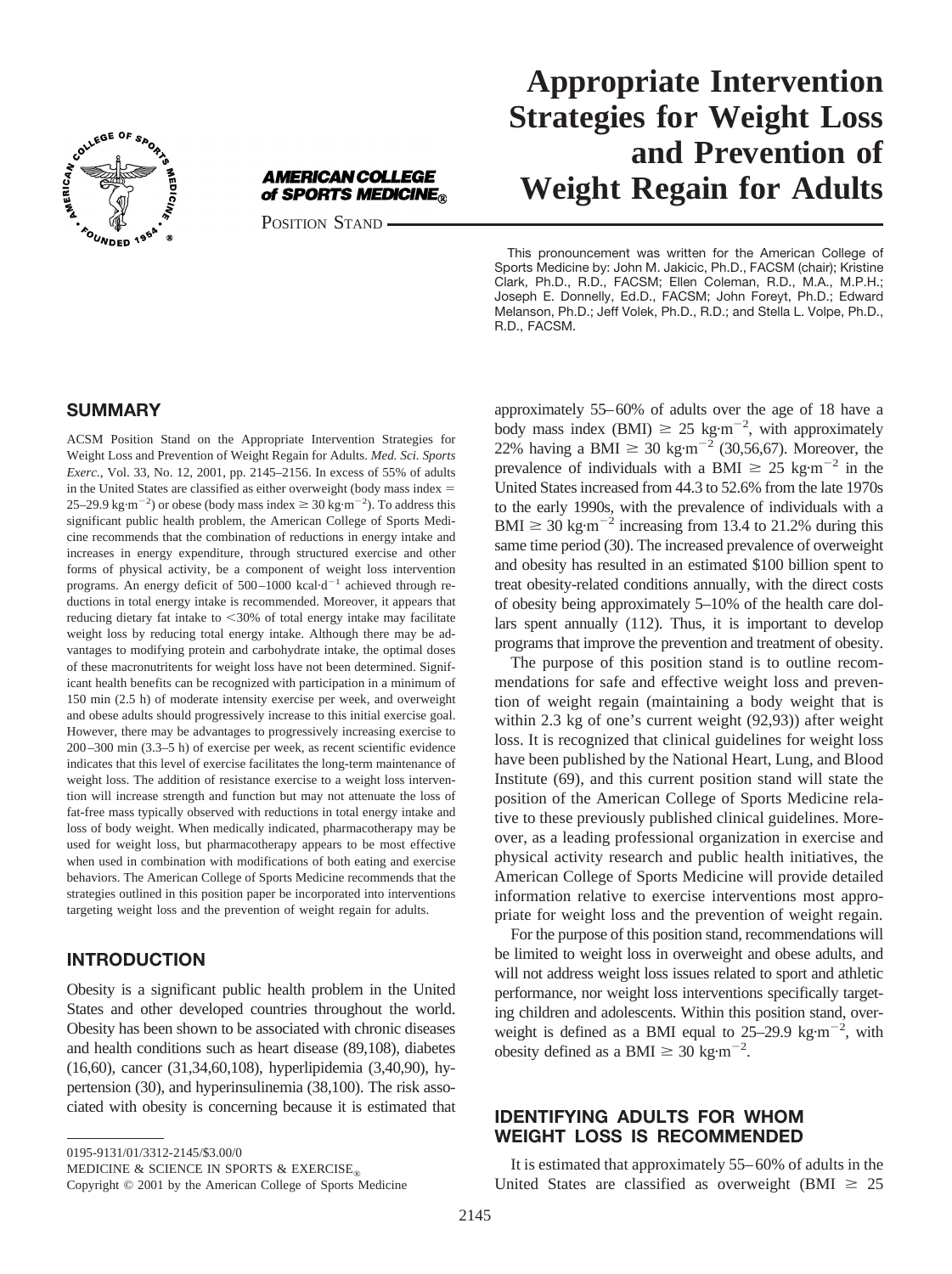$kg·m^{-2}$ ), with 20–25% of these individuals meeting criteria for obesity (BMI  $\geq 30 \text{ kg} \cdot \text{m}^{-2}$ ) (30,56,67), with prevalence rates continuing to increase (66). These estimates are based on population data that have focused on BMI as a measure of overweight. Studies in this area have consistently shown a linear or J-shaped relationship between BMI and relative risk of morbidity and/or mortality, with primary emphasis placed on cardiovascular disease and other chronic conditions (8,24,27,41,57,60). However, the point at which there is a significant increase in the health risk associated with an elevated BMI has undergone some debate. Recent evidence suggests that there is a significant increase in risk with a BMI  $\geq 25 \text{ kg} \cdot \text{m}^{-2}$ , although there is also evidence that the health risk may increase at BMI levels even lower than 25  $\text{kg}\cdot\text{m}^{-2}$  (62,94,109). Nonetheless, the recent recommendations of the National Institutes of Health suggest that weight loss is indicated in adults with a BMI  $\geq 25 \text{ kg} \cdot \text{m}^{-2}$  (69).

It is recognized that more sophisticated measures of body composition are available. However, in contrast to BMI, there are no clearly agreed upon levels of body fatness that identify the point at which morbidity and mortality significantly increase. Thus, aside from monitoring change in body composition in response to treatment, it is unclear how the availability of body composition data can be used clinically to enhance obesity treatment. Therefore, it is recommended that clinical standards for body composition be developed. In addition, it is recognized that there are numerous techniques for assessing body composition, and each technique has advantages (e.g., low cost, ease of administration) and disadvantages (e.g., high cost, measurement error). Thus, it is also recommended that standard measurement techniques that can be used widely in clinical settings be developed to provide an accurate and meaningful measurement of body composition.

There is also concern with regard to the pattern of body fat distribution and how this may be related to health risk. For example, as early as 1956, Vague (99) suggested that there may be a link between the amount of fat deposited on the trunk of the body and health risk. Since these initial observations, studies using sophisticated techniques, such as computed tomography, have confirmed that intra-abdominal fatness is positively associated with such factors as hyperinsulinemia, hypercholesterolemia, and hypertension, which may contribute to the increase in health risk associated with obesity (21,78). Because sophisticated scanning techniques are expensive and not practical outside of the research setting, anthropometric techniques have been used to provide an estimate of intra-abdominal fatness. It has been shown that a girth measurement of the abdomen provides an adequate estimation of intra-abdominal fatness (86,87), and it may be advantageous to include this measurement in standard clinical health screening procedures. Thus, weight loss is recommended when the girth of the abdomen is  $\geq$ 102 cm ( $\approx$ 40 inches) in men and  $\geq$  88 cm ( $\approx$ 35 inches) in women, and this is consistent with the National Heart, Lung, and Blood Institute's recommendations for weight loss (69).

### **MAGNITUDE OF WEIGHT LOSS RECOMMENDATION**

Optimal body weight does not need to be achieved for health benefits to be realized, because the research suggests that even modest reductions in body weight (5–10%) will significantly improve health. These health improvements may include decreasing blood lipids, blood pressure, and factors related to the onset of type 2 diabetes (35,111). For example, Wing et al. (111) have shown that as little as a 4.5-kg weight loss that was sustained for a period of 24 months significantly reduced the risk of developing diabetes in overweight adults with a family history of this disease. Thus, consistent with the recommendation for the National Heart, Lung, and Blood Institute (69), an initial weight loss goal should be to decrease body weight by 5–10% and to sustain this magnitude of weight loss long-term. However, even though a weight loss of  $\leq 10\%$  is associated with initial improvements in risk factors, the maintenance of a weight loss that is  $< 10\%$  may not result in the improvements in these risk factors being sustained long-term (91). Therefore, long-term health benefits may be maximized with sustained weight loss of  $\geq 10\%$  of initial body weight.

# **DIETARY RECOMMENDATIONS**

One aspect of energy balance that can affect body weight is energy intake. The following sections will address issues related to energy intake, very-low calorie diets, and macronutrient composition as they related to weight loss.

**Energy intake.** An examination of the weight loss literature shows that changes in energy intake play a significant role in reducing body weight. In simplistic terms, when energy intake is reduced below the energy needs of the body, weight loss will occur. It is common for weight loss programs to reduce energy intake to  $1000-1500$  kcal $\cdot$ d<sup>-1</sup> to induce weight loss in overweight adults (44,48,102,110), and this has been shown to be safe and effective for weight loss for individuals averaging 90.7 kg (200 pounds) before weight loss. Assuming that resting energy expenditure (REE) is approximately 1 kcal·kg<sup>-1</sup>·h<sup>-1</sup> (1 metabolic equivalent [MET]), this level of energy intake would result in an energy deficit of approximately  $500-1000$  kcal·d<sup>-1</sup> for individuals weighing approximately 90.7 kg (200 pounds). (Note: Because of variability of energy expenditure between individuals of similar body size, and because REE may change with weight loss, there may be some advantage to directly measuring energy expenditure to individualize treatment recommendations across the weight loss process.) However, the absolute energy intake should be adjusted based on body weight to elicit an energy deficit of 500– 1000 kcal $d^{-1}$ . Thus, with this level of energy deficit, a minimum weight loss of 0.5–0.9 kg (1–2 pounds) per week would be realistic, and studies have consistently shown weight loss of approximately 9.0 kg within the initial 16 to 26 wk of treatment (101). Currently, there is no evidence that a faster rate of weight loss or greater magnitude of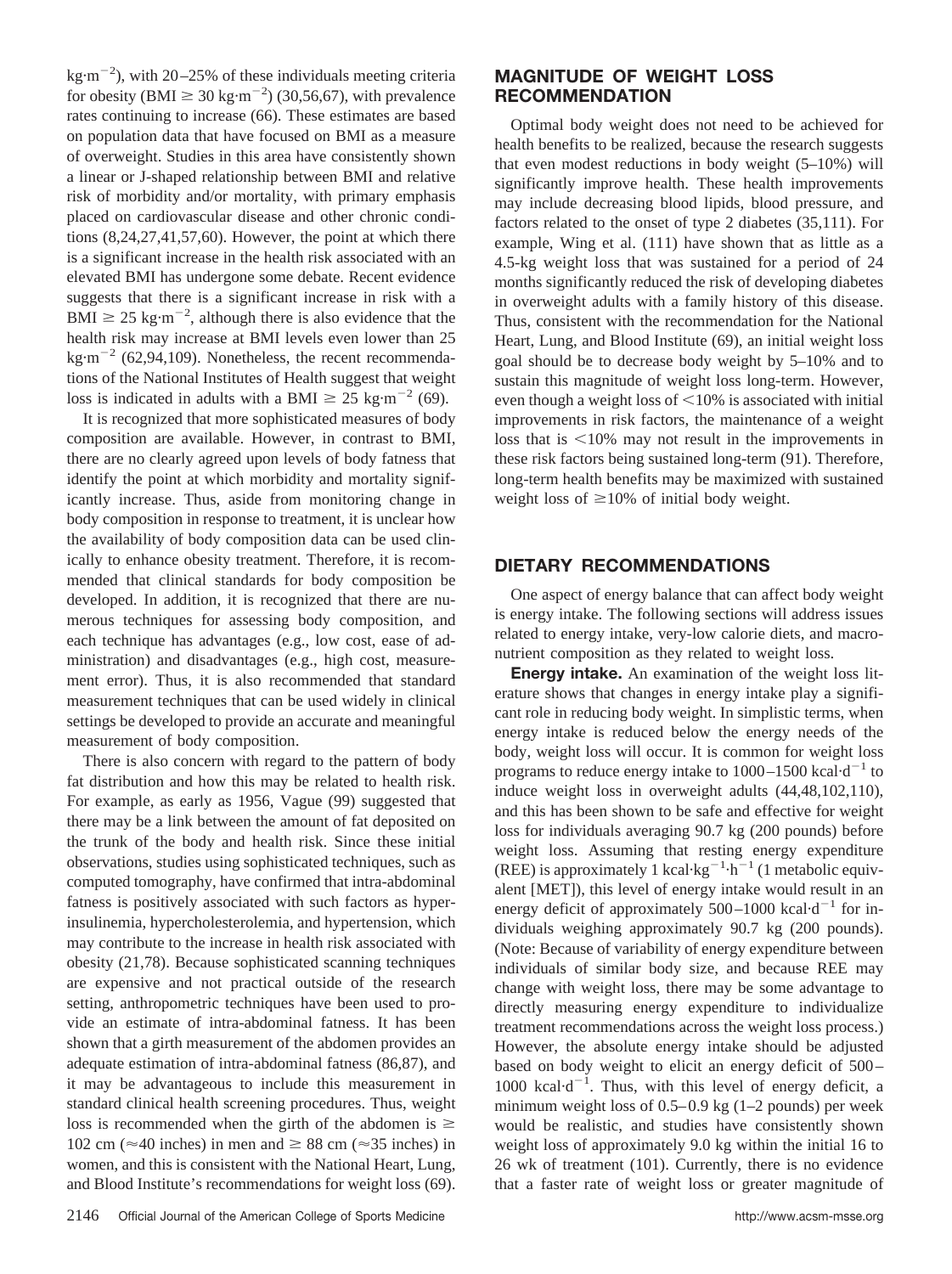initial weight loss will improve long-term weight loss outcomes compared with more conservative approaches.

**Very-low calorie diets.** Very-low-calorie diets (VLCD) are defined as energy intake  $\leq 800$  kcal·d<sup>-1</sup>, and the use of a VLCD can greatly increase the magnitude and rate of weight loss compared with more conservative reductions in energy intake (103). However, due to the low energy value of these diets, they are used for relatively short periods of time (e.g., 12–16 wk), are used in conjunction with dietary supplements, and require medical supervision.

The energy deficit when using a VLCD is typically greater than  $500-1000$  kcal·d<sup>-1</sup>, which results in greater initial weight loss compared with more conservative dietary approaches. However, when compared with these more conservative dietary approaches, long-term weight loss may not be improved with a VLCD. For example, Wadden et al. (102) compared weight loss using a VLCD (420 kcal·d<sup>-1</sup>) with a 1200-kcal $\cdot$ d<sup>-1</sup> balanced deficit diet. Weight loss after 26 wk of treatment was 21.5 kg in the VLCD group compared with 11.9 kg in the balanced deficit diet group. However, after 52 wk of treatment, total weight loss was comparable in both groups, with the VLCD group maintaining a 10.9-kg weight loss and the balanced deficit diet group maintaining a 12.2-kg weight loss. These results suggest that excessively low levels of energy intake to produce a greater magnitude of initial weight loss do not necessarily translate into better maintenance of weight loss long-term. Therefore, use of a VLCD may not be recommended for weight loss in most individuals (69), but use of a VLCD may be appropriate when medically indicated.

**Macronutrient composition.** Commercial programs recommend various combinations of macronutrient compositions for weight loss including high fat, high protein, and high- and low-carbohydrate diets. Despite the popularity of many of these dietary approaches, the optimal macronutrient composition of the diet for weight loss has not been determined. However, current scientific evidence suggests (4,15,47,49,61) that the level of energy intake has the greatest impact on weight loss short-term and that changes in the composition of the diet affects weight loss by ultimately affecting energy intake.

One area that has received attention is the impact of dietary fat reduction on weight loss. Schlundt et al. (84) examined the impact of reducing dietary fat intake versus dietary fat intake combined with reductions in energy intake on weight loss across a 16- to 20-wk program. Results showed that weight loss was significantly greater with the combined reduction in kcal and dietary fat intake  $(-8.8 \text{ kg})$ compared with reducing dietary fat alone  $(-4.6 \text{ kg})$ . There is also evidence that targeting reductions in fat intake may result in a spontaneous reduction in *ad libitum* energy intake, which can significantly affect body weight (4,15,47,49,61). Thus, weight loss resulting from a reduction in dietary fat intake appears to be a result of a concomitant reduction in total energy intake.

Continuing to maintain a low fat intake may also be important for maintaining weight loss long-term. Observational data from the National Weight Control Registry (52) has shown that individuals who have maintained an average weight loss of approximately 13.6 kg for an average of 5.5 yr are consuming approximately 24% of energy from fat, 19% of energy from protein, and 56% of energy from carbohydrates. Moreover, Jeffery et al. (48) have reported that fat intake is inversely associated with weight loss across an 18-month treatment program. Further evidence supporting the need to target dietary fat intake comes from a review of the literature by Bray and Popkin (12). This review concluded that even though the effect on body weight may be small  $(16 \text{ g} \cdot \text{d}^{-1}$  of weight loss), a 10% reduction in fat intake can have a significant impact on energy balance and body weight over the long-term. These findings provide evidence that level of dietary fat intake may be important for long-term weight loss and is consistent with the treatment recommendations of the National Heart, Lung, and Blood Institute (69). In addition, reducing dietary fat intake may significantly affect risk factors such as blood lipid concentrations (36,68), which further improve health outcomes in overweight adults.

There is some theoretical rationale to suggest that diets that are high in protein and carbohydrate may be beneficial for weight loss and weight maintenance. The studies in this area suggest that increasing protein intake can increase thermogenesis and satiety (18,106,107), which may impact energy balance by altering energy intake and/or expenditure. However, another possibility is that similar to dietary fat intake, changes in protein or carbohydrate intake may simply reduce overall energy intake, which will result in a reduction in body weight. Despite these potential mechanisms for how changes in protein intake may affect weight loss, evidence from clinical trials supporting optimal protein and carbohydrate intake for long-term weight loss and weight maintenance is lacking.

In summary, the currently available scientific evidence appears to indicate that macronutrient content of the diet will affect body weight only when there is also a reduction in total energy intake. In the context of reductions in total energy intake, it does appear that reducing dietary fat intake to  $\leq$ 30% of total energy intake will affect body weight and risk factors such as hypercholesterolemia (55). Although it does appear that protein and carbohydrate intake can potentially affect thermogenesis and satiety, the optimal levels of these macronutrients for weight loss have not been determined. Therefore, further research regarding the optimal macronutrient composition of the diet is warranted.

### **EXERCISE RECOMMENDATIONS**

Energy balance is also affected by energy expenditure resulting from exercise. This section will justify the need to include exercise within weight loss programs and provide specific recommendations with regard to the type and amount of exercise that is appropriate for weight loss in overweight adults.

**Justification for inclusion of exercise for weight loss.** Another technique of inducing an energy deficit is to increase energy expenditure through increases in physical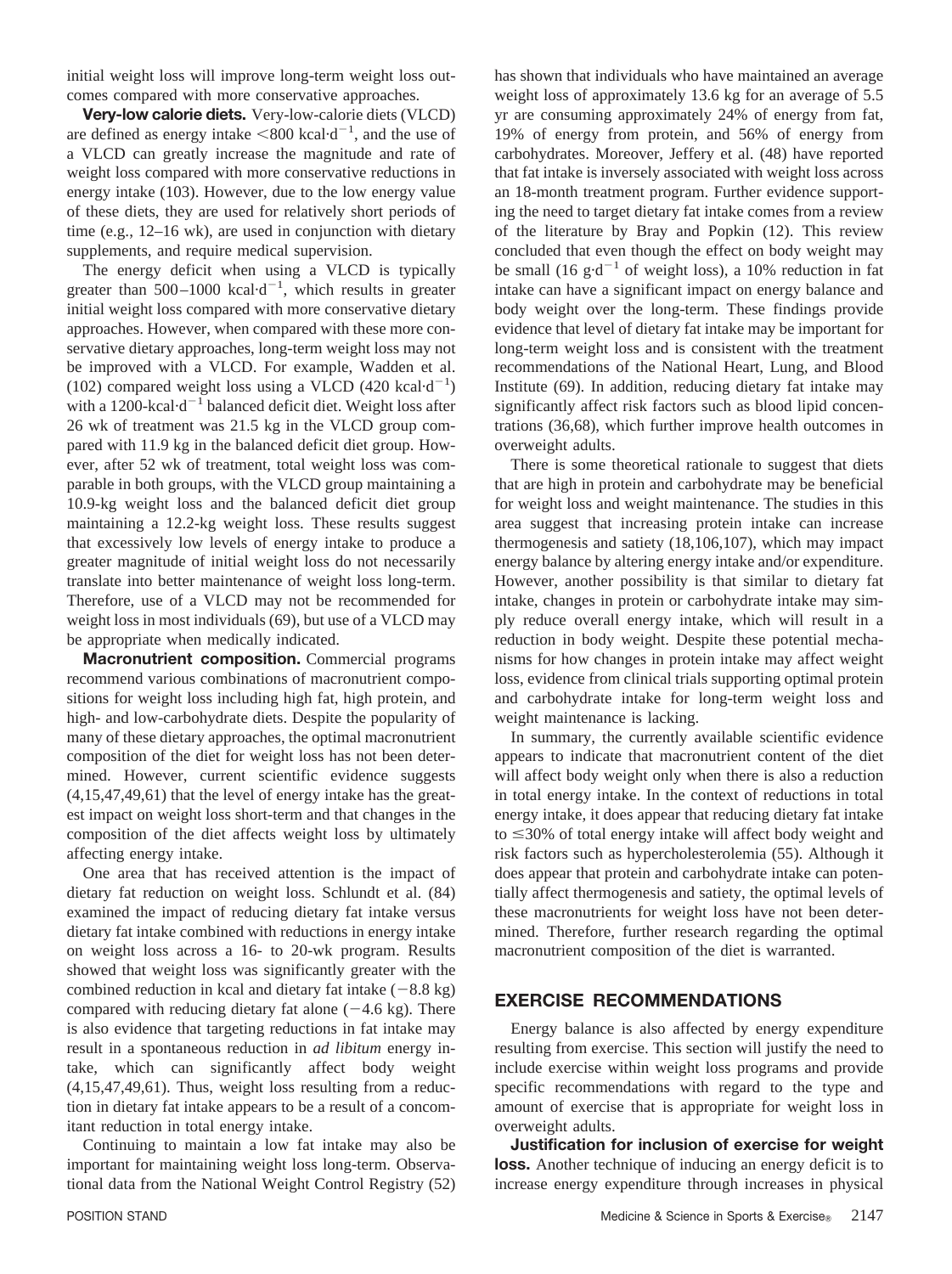activity. The scientific evidence suggests that the combination of dietary modification and exercise is the most effective behavioral approach for weight loss (69), and the maintenance of exercise may be one of the best predictors of long-term weight maintenance (65,79).

Despite the importance of exercise, there is little evidence that suggests that exercise alone produces magnitudes of weight loss that are similar to what can be achieved with dietary modification (69). However, in a review by Ross et al. (83), it was shown that when the energy deficit is held constant and other factors that affect energy balance are controlled, exercise can induce significant weight loss. For example, Ross et al. (82) have shown that a  $700$ -kcal·d<sup>-1</sup> energy deficit produced solely through exercise with energy intake remaining constant resulted in a weight loss of 7.6 kg over a 3-month period. The weight loss resulting from a similar energy deficit achieved through changes in energy intake was 7.4 kg. It is important to note that the energy deficit in this study was achieved through strictly supervised exercise for a duration of approximately 60 min daily, and there were strong recommendations for participants not to change their dietary intake across this 12-wk program. Thus, the failure of exercise to produce a magnitude of weight loss similar to diet in studies of free-living individuals may be a result of individuals compensating by increasing energy intake and/or failing to achieve adequate levels of energy expenditure.

When examining the effect of exercise on body weight, it has been suggested that there may be "responders" and "nonresponders" to the same exercise intervention. In a classic study, Bouchard et al. (10) examined the effect of exercise on weight loss both within and between pairs of identical twins. Results of this study showed that the variance for changes in body weight was 6.8 times greater between pairs than within pairs, suggesting that the effect of exercise may be influenced by genetic differences between individuals. The effectiveness of exercise for weight management may also be influenced by gender, with Wood et al. (113) reporting that exercise resulted in greater weight loss in men compared with women. These factors should be considered when examining the effectiveness of exercise for managing body weight across individuals.

**Exercise prescription considerations for weight loss.** It is important to consider the amount, intensity, and type of exercise that should be recommended for weight loss. To allow adequate time for individuals to progressively increase their exercise, the recommended level of exercise for sedentary adults during the initial phases of weight loss should be differentiated from the amount of exercise that can be achieved at later stages in the weight loss process. Moreover, the amount of exercise necessary to improve fitness may be different than the amount of exercise necessary for successful long-term weight loss.

**Exercise duration and weight loss.** The current public health recommendation for physical activity is for individuals to participate in at least 30 min of moderate intensity physical activity on most, preferably all, days of the week (72,98). This recommendation has typically been

interpreted as a minimum of 150 min of physical activity per week (5 d, 30 min $\cdot$ d<sup>-1</sup>) and is based primarily on the effects of exercise on cardiovascular disease and other chronic conditions such as diabetes mellitus. However, close examination of the scientific evidence suggests that levels of exercise greater than this minimum recommended amount may be important for maintaining weight loss long-term.

Results from a randomized trial of overweight women in a weight loss program that included dietary modification showed that individuals adopting and maintaining an average of 280 min of exercise per week maintained a weight loss of  $\approx$ 13 kg over an 18-month intervention (44). This amount of weight loss was significantly greater than the 6.5-kg and 3.5-kg weight losses after 18 months shown with  $150-200$  and  $\leq 150$  min of exercise per week, respectively. Moreover, individuals averaging approximately 280 min of exercise per week showed no weight regain from 6 to 18 months of treatment, whereas individuals exercising  $\leq 200$ min·wk<sup>-1</sup> showed significant weight regain during this period. In this study, individuals reporting  $>200$  min of exercise per week also reported  $>$  2000 kcal·wk<sup>-1</sup> of leisuretime physical activity as measured by the questionnaire developed by Paffenbarger and colleagues (71). The recommendation for levels of exercise that are greater than the minimal public health recommendation is supported by Schoeller et al. (85), with their results showing that the equivalent of 65 min $\cdot d^{-1}$  of moderate-intensity activity was associated with improvements in the maintenance of weight loss long-term.

The recommendation to progress overweight adults to 200–300 min of exercise per week or  $>$  2000 kcal·wk<sup>-1</sup> may present a significant challenge for interventionists and public health professionals. Therefore, this recommendation should be viewed in the context of the exercise level that most individuals are willing to adopt and maintain. In response to this concern, it is recommended that individuals be progressed to these higher levels of exercise gradually over time and that a variety of behavioral strategies be used to facilitate the adoption of this level of exercise. However, even in the absence of weight loss and attainment of these higher levels of exercise, overweight individuals can realize significant improvements in health by achieving the minimum public health recommendation for physical activity and by improving their level of cardiorespiratory fitness  $(7,58,105)$ .

**Exercise intensity and weight loss.** There have been few studies that have adequately examined the impact of various intensities of exercise on weight loss. Duncan et al. (25) attempted to maintain total volume of exercise while manipulating intensity in a 24-wk study of overweight women. The results of this study showed that the intensity of exercise affected the magnitude of change in cardiorespiratory fitness, with greater increases demonstrated with higher intensities of exercise, but the intensity of exercise did not result in differential effects on body weight or body composition after 24 wk of treatment. Data from the National Weight Control Registry suggest that long-term maintenance of weight loss may be enhanced with at least 26%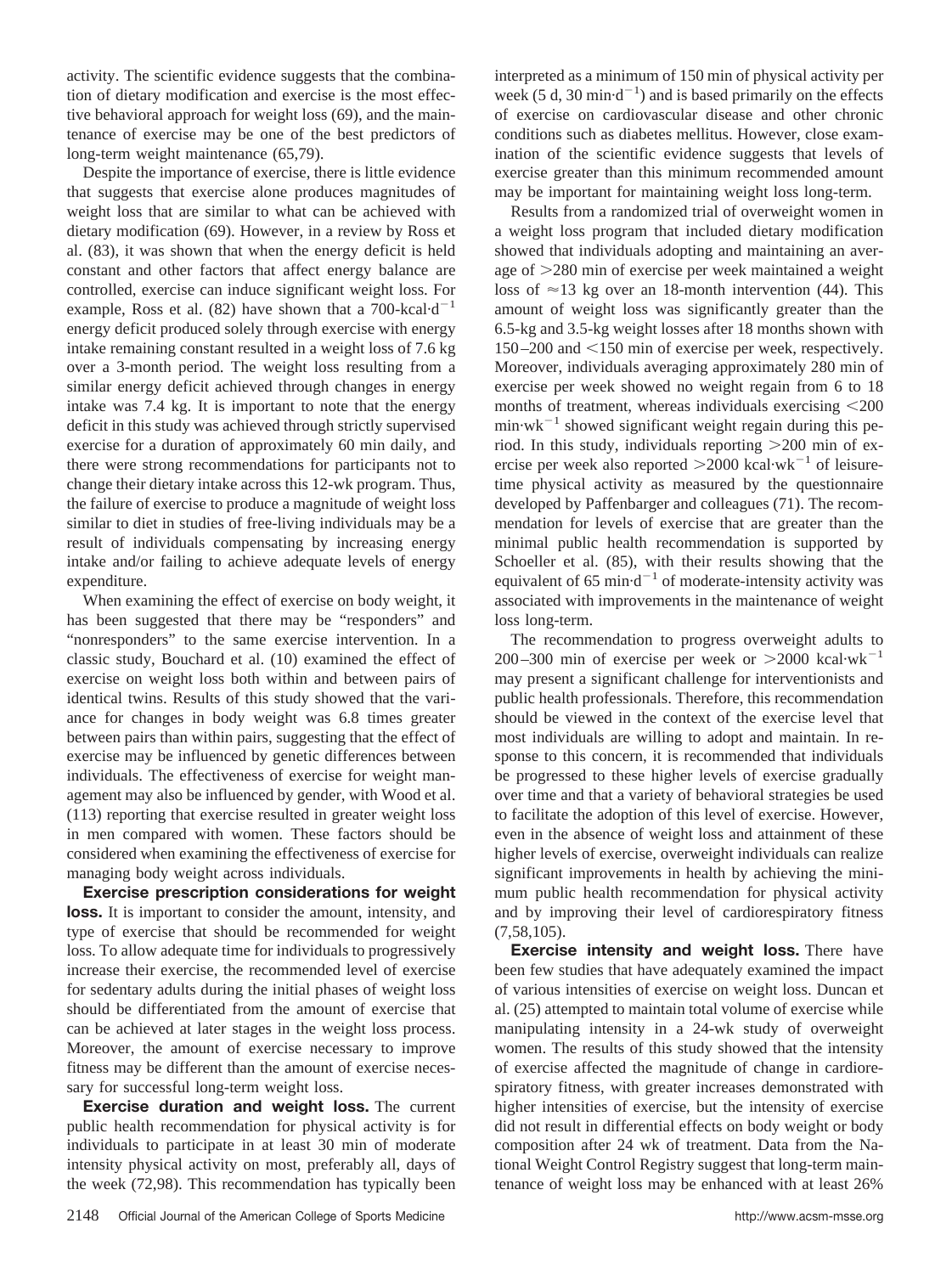of exercise being vigorous in intensity (52); however these data are from an uncontrolled observational study, which limits the ability to draw any meaningful conclusions related to causality. Currently, there are long-term clinical interventions being conducted that focus primarily on the impact of exercise intensity on long-term weight loss and the prevention of weight regain. Thus, it appears that a sufficient amount of moderate-intensity (55–69% of maximal heart rate) exercise can be beneficial for management of body weight, with limited published scientific evidence from randomized trials to support the necessity of more vigorous  $(\geq 70\%$  of maximal heart rate) forms of exercise for management of body weight long-term.

**Intermittent exercise and weight loss.** There have been a few studies that have examined the effectiveness of intermittent exercise in weight loss programs (23,43,44). Intermittent exercise has typically been defined as accumulation of 30–40 min of exercise per day through participation in multiple 10- to 15-min exercise sessions daily (20,28,43,44). There has been interest in this form of exercise because early studies showed that intermittent exercise effectively increased cardiorespiratory fitness and favorably impacts coronary heart disease risk factors (20,28). This resulted in the Centers for Disease Control and Prevention and the American College of Sports Medicine recommending the "accumulation" of at least 30 min of moderate intensity activity per day (72), yet at the time of this recommendation, there was no evidence that this would be an effective strategy for overweight adults seeking weight loss. However, Jakicic et al. (43) showed that this strategy was effective for increasing initial adoption of exercise in overweight women in a 20-wk behavioral weight loss program, and there was a trend that this could potentially improve weight loss. Recently, Jakicic et al. (44) showed again that this strategy can be effective for initial adoption of exercise; however, there was no added weight loss benefit when compared with continuous exercise across an 18-month behavioral weight loss program that also included a dietary intervention. Donnelly and colleagues (23) compared continuous and intermittent exercise, with no dietary intervention, over a period of 18 months and showed no change in body weight following treatment. The use of intermittent exercise may be advantageous for individuals that dislike continuous exercise or perceive barriers to continuous exercise. These factors should be considered when prescribing exercise to overweight adults seeking weight loss treatment.

**Lifestyle activity and weight loss.** Lifestyle activity may be an effective option for increasing fitness and modifying body weight in overweight adults. Andersen et al. (1) reported that when combined with a dietary intervention, lifestyle activity resulted in weight loss that was comparable to aerobic forms of exercise after both 16 and 68 wk of treatment. In addition, Dunn et al. (26) have reported that lifestyle activity is as effective as structured exercise at improving cardiorespiratory fitness across a 24-month intervention. Based on these results, lifestyle activity appears to be a promising alternative to structured forms of exercise. However, although these studies have documented the type

of activity that was prescribed, these studies have not provided data with regard to the type of activity that was performed that constituted lifestyle activity. Therefore, overweight adults should be encouraged to engage in activities that are at least moderate in intensity as part of a physically active lifestyle. Further research is necessary to examine the effectiveness of specific forms of lifestyle physical activity to change both body weight, cardiorespiratory fitness, and risk factors that may be common in overweight adults.

**Resistance exercise and weight loss.** Although most research studies have examined the effect of endurance exercise on weight loss, the inclusion of resistance training in weight loss programs has clear advantages. Resistance training is a potent stimulus to increase fat-free mass (FFM), muscular strength, and power and thus may be an important component of a successful weight loss program by helping to preserve FFM while maximizing fat loss (6,32,33,54,63,73,80,81). However, when resistance exercise is combined with dietary energy restriction, there appears to be little benefit in terms of absolute weight loss (6,33,53,54,97). These results have been consistent across studies with energy intakes as low as  $<800$  kcal·d<sup>-1</sup> or as high as approximately 1300 kcal $\cdot d^{-1}$ . In one of the few long-term studies (40 wk) to date, Wadden et al. (103) have shown that resistance exercise alone or in combination with endurance exercise did not enhance weight loss compared with endurance exercise alone in a behavioral weight loss program, with all groups prescribed a diet ranging from 900 to  $1250 \text{ kcal} \cdot d^{-1}$ .

Leibel et al. (59) showed that reductions in body weight and FFM resulted in reductions in REE, whereas increases in body weight resulted in increases in REE. These data may suggest that preserving FFM will prevent declines in REE that are often observed with weight loss. However, intervention studies do not support this belief, with the majority of studies showing that resistance training does not prevent the decline in REE that occurs with diet-induced weight loss (33,53,54,96,97). For example, Kraemer and colleagues (54) combined a periodized resistance-training program with an endurance exercise component and dietary modification. The periodized resistance exercise program consisted of 3  $d\cdot$ wk<sup>-1</sup> that alternated heavy and moderate training days. Approximately 11 different exercises were performed, and subjects progressed to three sets of each exercise throughout the duration of the 12-wk study. On heavy days, 5–7 repetitions per set were performed to fatigue, with moderate days including 8–10 repetitions per set to fatigue. Endurance exercise consisted of  $3 \text{ d·wk}^{-1}$ , with duration progressing from  $30-50$  min $\cdot d^{-1}$ , at an intensity of 70–80% of functional capacity. Energy intake was approximately  $1500 \text{ kcal} \cdot d^{-1}$ . The addition of resistance exercise did not improve weight loss or blunt decreases in REE compared with diet combined with endurance exercise or the diet only condition. Moreover, the addition of resistance exercise to endurance exercise and diet modification did not minimize the loss of FFM compared with endurance exercise combined with dietary modification or dietary modification alone.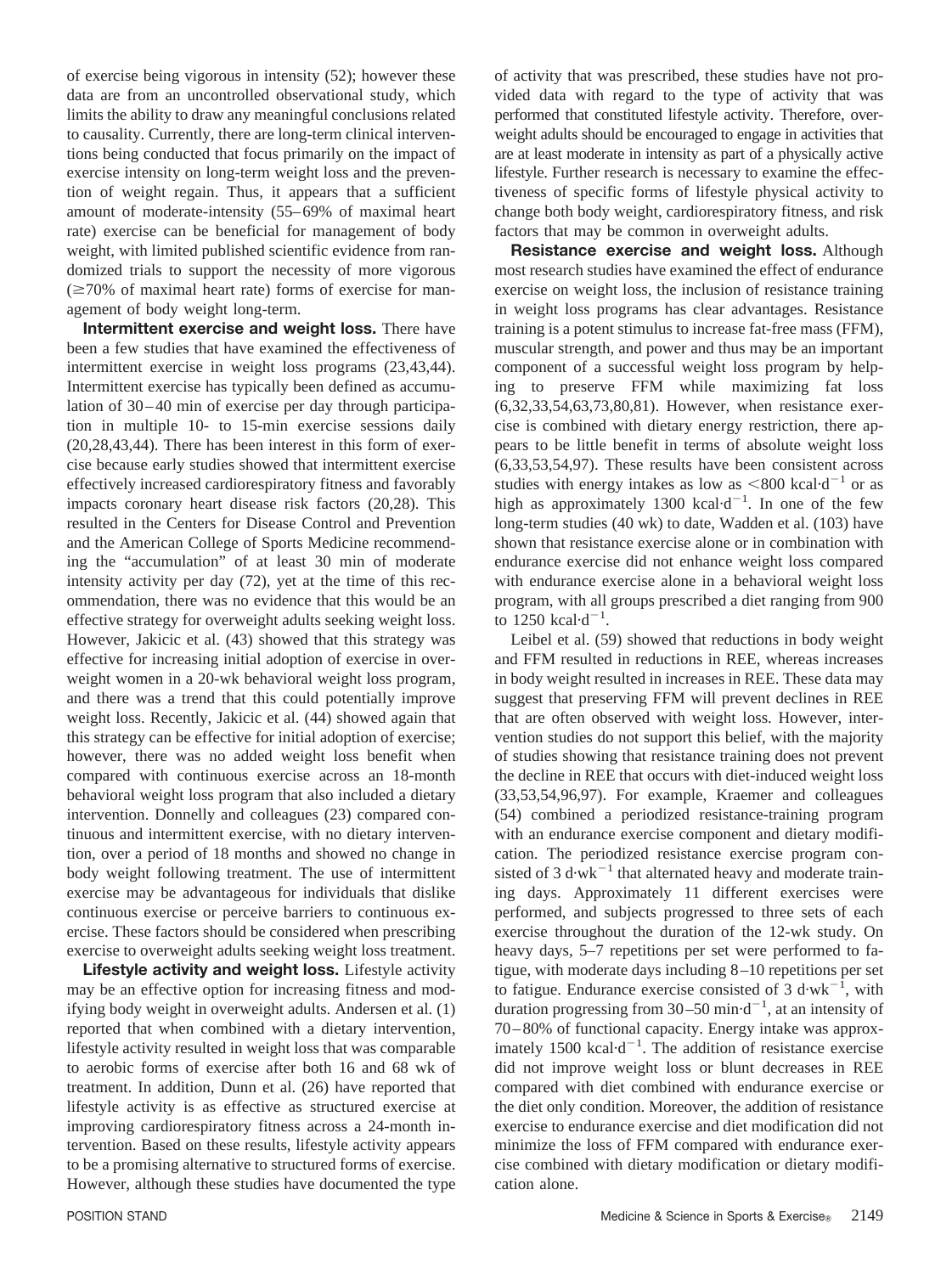Thus, although resistance exercise may improve muscular strength in overweight adults, there is no scientific evidence to suggest that resistance exercise is superior to more commonly used forms of endurance exercise for weight loss. However, the ability of resistance exercise to improve muscular strength and endurance may be especially beneficial because of the impact on functional tasks (e.g., getting out of a chair, lifting one's own body weight), which may facilitate the adoption of a more active lifestyle in sedentary overweight and obese individuals.

#### **RECOMMENDATIONS FOR THE USE OF PHARMACOLOGICAL WEIGHT LOSS TREATMENTS**

Although lifestyle interventions are helpful for many obese individuals, without recurrent contacts by health care professionals, most individuals regain their lost weight within 3–5 yr (76). These poor long-term results, and the understanding that obesity is a chronic disease requiring lifelong management, have led to the development of pharmacologic approaches that may minimize weight regain and enhance long-term weight loss. All current guidelines consider pharmacotherapy to be an adjunct to lifestyle modification interventions and limit their use to patients with a BMI > 30 kg·m<sup>-2</sup> (obese), or a BMI > 27 kg·m<sup>-2</sup> (overweight) with additional comorbidities (such as hypertension, dyslipidemia, or type 2 diabetes) (69,70). Early studies examined the efficacy of drug treatment alone, behavior therapy alone, or their combination (17,95). Results of these studies showed that both behavior therapy alone and the combination intervention produced significantly better weight losses than drug treatment alone. However, the effects of pharmacotherapy tend to maximize at 6 months, and the weight losses usually are maintained for the duration of active treatment (13). For example, data from trials of relatively long duration do not show continued weight loss beyond what is typically achieved at 24 wk, with continued use of pharmacotherapy beyond this period resulting in the maintenance of 8–12% weight loss at 1–2 yr (19,104).

Despite the interest in the potential use of pharmacotherapy for the management of body weight, there are few drugs approved for this use. Currently, there are only two prescription drugs that are approved in the United States by the Food and Drug Administration (FDA) for long-term use: sibutramine and orlistat. The use of both of these weightloss agents should be used only under direct supervision of a physician.

**Sibutramine.** Sibutramine is a serotonin and noradrenaline reuptake inhibitor (64). It has been studied in a large number of randomized, double-blind, placebo-controlled trials lasting up to 24 months (2,29,46). Dose-response relationships have been reported and weight losses have been significantly greater in sibutramine-treated subjects than in those receiving a placebo. For example, Bray et al. (14) reported weight losses of 1.2%, 6.1%, 8.8%, and 9.4% in placebo, 10-, 20-, and 30-mg doses, respectively. Moreover, there is some evidence that sibutramine enhances the maintenance of weight loss for 6–18 months after initial weight loss (46).

Adverse events are predictable based on the drug's pharmacology and include a mean increase in mean arterial pressure of 1–2 mm Hg, diastolic blood pressure of 2–3 mm Hg, and resting heart rate of about 4 beats $\cdot$ min<sup>-1</sup>. Sibutramine should be used with caution in patients with a history of hypertension and should not be used with those with uncontrolled or poorly controlled hypertension. However, findings from a recent study suggest that the addition of exercise to sibutramine therapy may prevent increases in resting blood pressure and heart rate (9). Drug interactions include monoamine oxidase inhibitors, selective serotonin reuptake inhibitors, erythromycin, and ketoconazole.

**Orlistat.** Orlistat is a lipase inhibitor that works in the gastrointestinal tract to reduce the body's absorption of fat (37). There have been a number of randomized, doubleblind, placebo-controlled trials of orlistat lasting up to 24 months (19,42,45,91). In all of the studies, patients who took orlistat lost significantly more weight than patients who took a placebo. Mean weight losses are about 6–10% at 6 months, with reasonably good maintenance with continued use of orlistat over the following 6–18 months. Decreases in total and low-density lipoprotein cholesterol, systolic and diastolic blood pressure, and fasting insulin and glucose have been reported.

Adverse events are predictable based on the drug's mechanism of action and include changes in bowel habits, steatorrhea, and fecal urgency. These events can be minimized or eliminated by reducing the intake of dietary fat (39). Because the drug blocks dietary fat, it reduces the absorption of fat-soluble vitamins A, D, E, and K, and betacarotene, requiring the use of a multi-vitamin supplement containing fat-soluble vitamins. Its use is contraindicated in patients who suffer from chronic malabsorption syndrome or cholestasis.

### **BEHAVIORAL RECOMMENDATIONS FOR WEIGHT LOSS TREATMENT**

There is evidence that including behavioral principles within a weight loss program improves long-term outcomes. For example, obesity is a chronic disease and should be treated with a chronic disease model to improve overall success (75). Thus, it is assumed that it is important to maintain treatment focusing on healthful eating and exercise behaviors to maintain weight loss and prevent weight regain long-term. In a summary of behavioral weight loss programs, Wadden (101) has shown that the duration of treatment programs has gradually increased from the early 1970s to the mid 1990s. This may be important because Perri and colleagues (74) have shown that maintaining contact with participants long-term improves long-term weight loss outcome, and this is considered an important component of behavioral weight loss programs. Within the context of these interventions, participants should be trained in behavioral concepts such as problem solving, social support, goal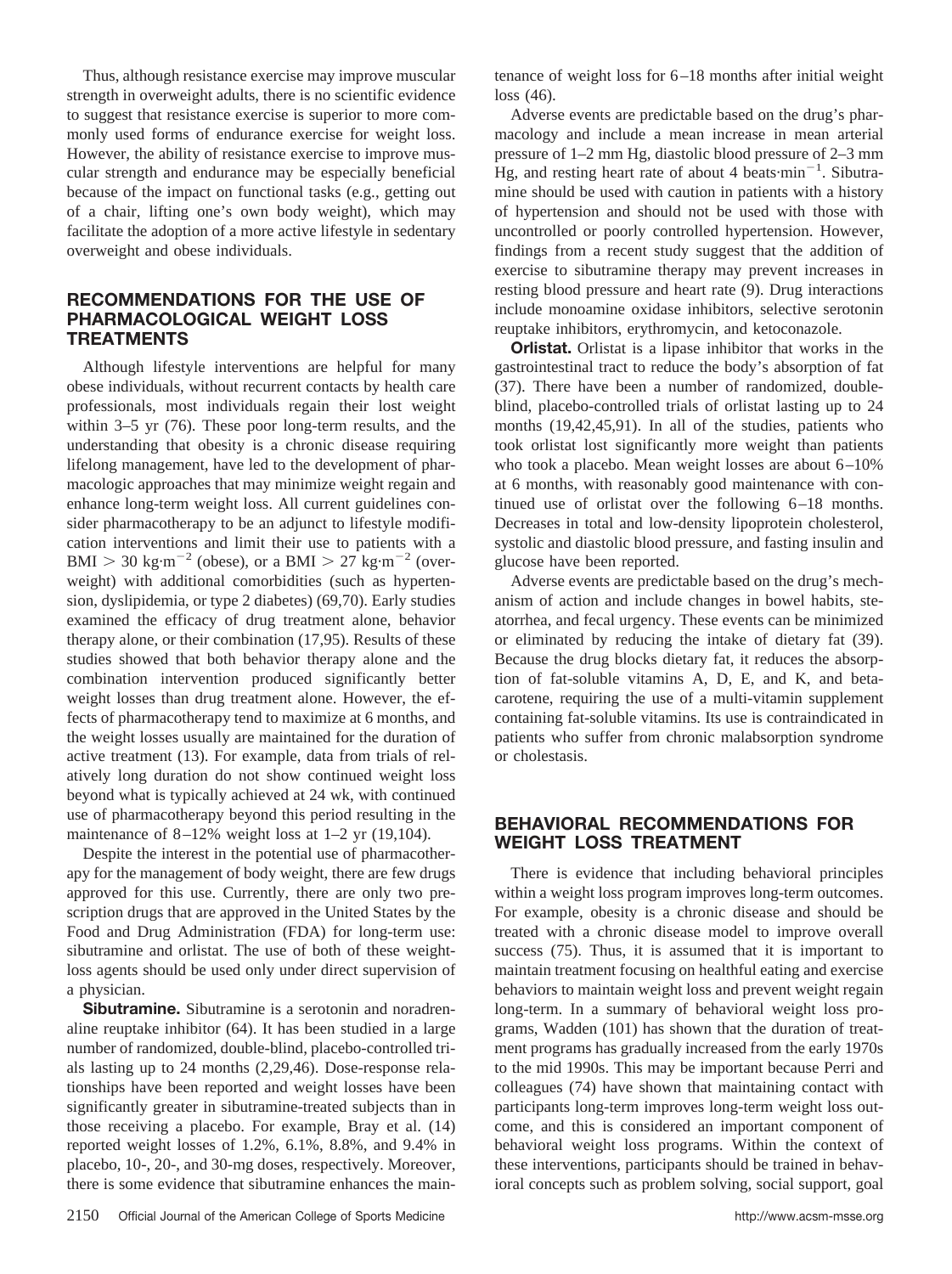setting, stimulus control, and other behavioral skills to enhance the effectiveness of these treatments.

Another important component of behavioral weight loss programs is self-monitoring of eating and exercise behaviors. There is consistent evidence that individuals who selfmonitor these behaviors are more successful at weight loss than those individuals who are inconsistent with self-monitoring (5,11). Thus, despite the potential inaccuracy of current self-monitoring techniques, overweight individuals should be encouraged to self-monitor their eating and exercise behaviors to improve weight loss outcomes.

The use of portion control diets may also improve weight loss outcomes by minimizing choice and providing specific guidance to overweight and obese adults that precipitates weight loss. For example, structured meal plans which specifically outline types and amounts of foods to be consumed resulted in greater weight loss than recommending a specific energy and fat intake goal with no structure (110). In addition, the use of prepackaged meals with predetermined portion sizes may also be an effective strategy for inducing decreases in energy intake that result in improved weight loss (22).

It is also important to identify strategies that may facilitate the adoption and maintenance of exercise behaviors in previously sedentary overweight or obese adults. For example, home-based exercise or nonsupervised exercise may improve participation compared with requiring individuals to attend supervised exercise sessions (50,51,77). Thus, despite the advantage to supervised exercise for research purposes, there may be advantages to not requiring supervised exercise within clinical weight loss programs. In addition, it may be important to provide exercise options, such as the use of intermittent  $(43,44)$  or lifestyle  $(1,26)$  approaches to exercise, which may improve the adoption and facilitate the maintenance of a physically active lifestyle.

#### **SUMMARY OF ACSM RECOMMENDATIONS FOR WEIGHT LOSS TREATMENT**

Based on the evidence presented in this position stand, the American College of Sports Medicine recommends that individuals seeking weight loss treatment and prevention of weight regain select programs that meet the following guidelines.

1. It is recommended that individuals with a body mass index  $>25$  kg·m<sup>-2</sup> consider reducing their body weight, especially if this level of body weight is accompanied by an increase in abdominal adiposity. Individuals with a body mass index  $\geq 30 \text{ kg} \cdot \text{m}^{-2}$  are encouraged to seek weight loss treatment (see Table 1). Although it is recognized that body mass index may misclassify the health risk of very active and/or lean individuals, the use of body mass index provides a meaningful clinical assessment of health risk. Moreover, although it is also recognized that more sophisticated measures of body composition are available, there is no consensus on the absolute amount of body fatness at which health risk increases.

2. It is recommended that overweight and obese individuals target reducing their body weight by a minimum of 5–10% and maintain at least this magnitude of weight loss long-term. This amount of weight loss is consistent with what is attainable with standard weight loss programs that focus on modifying eating and exercise behaviors, and this amount of weight loss has been shown to be associated with improvements in risk factors and a reduced likelihood of chronic diseases including coronary heart disease, type 2 diabetes, hypertension, and hyperlipidemia.

3. It is recommended that individuals strive for long-term weight maintenance and the prevention of weight regain over the long-term, especially when weight loss is not desired, or when attainment of ideal body weight is not achievable. Prevention of weight gain or weight regain has been defined as maintaining a body weight that is within 2.3 kg (5 pounds) of one's current weight (92,93).

4. It is recommended that weight loss programs target changing both eating and exercise behaviors, as sustained changes in both behaviors have been shown to result in significant long-term weight loss. Moreover, it is important for programs targeting modifications in these behaviors to incorporate strong behavioral modification strategies to facilitate the adoption and maintenance of the desired changes in behavior.

5. It is recommended that overweight and obese individuals reduce their current level of energy intake by 500–1000 kcal $d^{-1}$  to achieve weight loss and that this be combined with a reduction in dietary fat to  $<$ 30% of total energy intake. It is also recommended that an individualized level of energy intake be established that prevents weight regain after initial weight loss, while maintaining a low-fat diet  $(\leq 30\%$  of total energy intake) (55). Additional research is needed with regard to changes in other macronutrients and long-term weight loss.

6. It is recommended that overweight and obese individuals progressively increase to a minimum of 150 min of moderate intensity physical activity per week, as this level of exercise may have a positive impact on health in overweight and obese adults. However, for long-term weight loss, overweight and obese adults should eventually progress to higher amounts of exercise (e.g., 200–300 min·wk<sup>-1</sup> or  $\geq$  2000 kcal·wk<sup>-1</sup> of leisure-time physical activity). Table 2 provides specific information regarding energy expenditure for various modes of physical activity.

7. It is recommended that resistance exercise supplement the endurance exercise program in overweight and obese adults that are undertaking modest reductions in energy intake to lose weight. Resistance exercise should focus on improving muscular strength and endurance in this population.

8. It is recommended that pharmacotherapy for weight loss only be used in individuals with a body mass index  $\geq$ 30 kg·m<sup>-2</sup>, or with a body mass index  $>$ 27 kg·m<sup>-2</sup> in the presence of additional comorbidities. In addition, it is recommended that weight loss medications only be used in combination with a strong behavioral intervention that focuses on modifying eating and exercise behaviors, and be used under the supervision of a physician.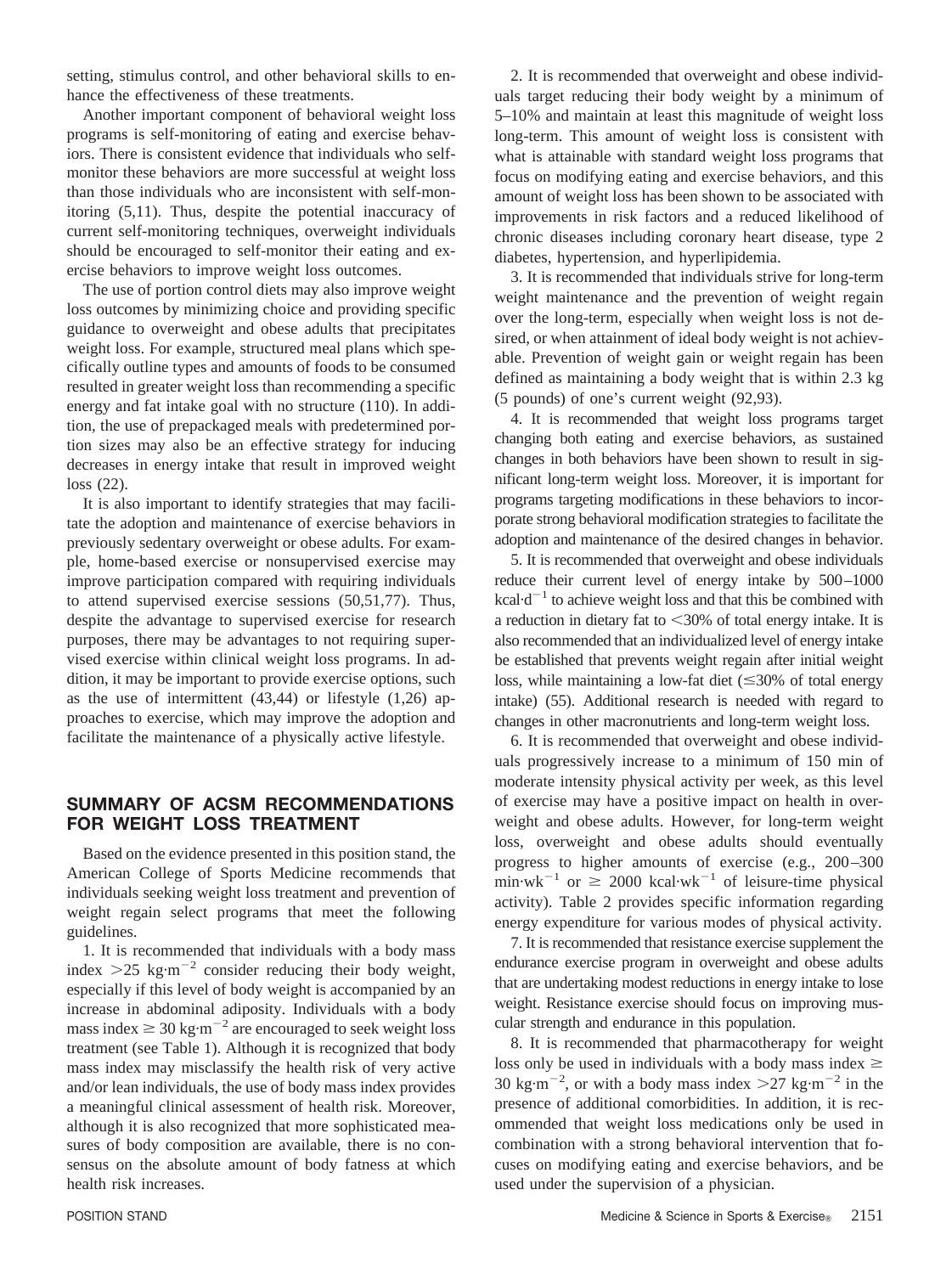TABLE 1. Table to estimate body mass index ( $kg/m<sup>2</sup>$ ) based on weight and height.

| Height |    | Weight (lb) |     |     |     |     |     |     |     |     |     |     |     |     |     |
|--------|----|-------------|-----|-----|-----|-----|-----|-----|-----|-----|-----|-----|-----|-----|-----|
| Ft/In  | In | 120         | 130 | 140 | 150 | 160 | 170 | 180 | 190 | 200 | 210 | 220 | 230 | 240 | 250 |
| 4'10'' | 58 | 25          | 27  | 29  | 31  | 33  | 36  | 38  | 40  | 42  | 44  | 46  | 48  | 50  | 52  |
| 4'11'' | 59 | 24          | 26  | 28  | 30  | 32  | 34  | 36  | 38  | 40  | 42  | 44  | 46  | 48  | 50  |
| 5'     | 60 | 23          | 25  | 27  | 29  | 31  | 33  | 35  | 37  | 39  | 41  | 43  | 45  | 47  | 49  |
| 5'1''  | 61 | 23          | 25  | 26  | 28  | 30  | 32  | 34  | 36  | 38  | 40  | 42  | 43  | 45  | 47  |
| 5'2''  | 62 | 22          | 24  | 26  | 27  | 29  | 31  | 33  | 35  | 37  | 38  | 40  | 42  | 44  | 46  |
| 5'3''  | 63 | 21          | 23  | 25  | 27  | 28  | 30  | 32  | 34  | 35  | 37  | 39  | 41  | 43  | 44  |
| 5'4''  | 64 | 21          | 22  | 24  | 26  | 27  | 29  | 31  | 33  | 34  | 36  | 38  | 39  | 41  | 43  |
| 5'5''  | 65 | 20          | 22  | 23  | 25  | 27  | 28  | 30  | 32  | 33  | 35  | 37  | 38  | 40  | 42  |
| 5'6''  | 66 | 19          | 21  | 23  | 24  | 26  | 27  | 29  | 31  | 32  | 34  | 36  | 37  | 39  | 40  |
| 5'7''  | 67 | 19          | 20  | 22  | 23  | 25  | 27  | 28  | 30  | 31  | 33  | 34  | 36  | 38  | 39  |
| 5'8''  | 68 | 18          | 20  | 21  | 23  | 24  | 26  | 27  | 29  | 30  | 32  | 33  | 35  | 36  | 38  |
| 5'9''  | 69 | 18          | 19  | 21  | 22  | 24  | 25  | 27  | 28  | 30  | 31  | 32  | 34  | 35  | 37  |
| 5'10'' | 70 |             | 19  | 20  | 22  | 23  | 24  | 26  | 27  | 29  | 30  | 32  | 33  | 34  | 36  |
| 5'11'' | 71 |             | 18  | 20  | 21  | 22  | 24  | 25  | 26  | 28  | 29  | 31  | 32  | 33  | 35  |
| 6'     | 72 |             | 18  | 19  | 20  | 22  | 23  | 24  | 26  | 27  | 28  | 30  | 31  | 33  | 34  |
| 6'1''  | 73 |             |     | 18  | 20  | 21  | 22  | 24  | 25  | 26  | 28  | 29  | 30  | 32  | 33  |
| 6'2''  | 74 |             |     | 18  | 19  | 21  | 22  | 23  | 24  | 26  | 27  | 28  | 30  | 31  | 32  |
| 6'3''  | 75 |             |     |     | 19  | 20  | 21  | 22  | 24  | 25  | 26  | 27  | 29  | 30  | 31  |
| 6'4''  | 76 |             |     |     | 18  | 19  | 21  | 22  | 23  | 24  | 26  | 27  | 28  | 29  | 30  |
| 6'5''  | 77 |             |     |     | 18  | 19  | 20  | 21  | 23  | 24  | 25  | 26  | 27  | 28  | 30  |

Body mass index  $\langle 18 \text{ kg/m}^2 \rangle$  is not recommended, and therefore these values have not been represented on this table.

### **SUMMARY OF WEIGHT LOSS RECOMMENDATIONS FOR THE LAY PUBLIC**

It has been shown that 29% of men and 44% of women are attempting to lose weight (88). Of those individuals that report that they are currently attempting to lose weight, only 22% of men and 19% of women are reducing energy intake and exercising  $\geq 150$  min of exercise per week (88). Considering the scientific evidence supporting the importance of modifications to both eating and exercise for weight loss, it is important that this information be disseminated to the lay public along with other factors related to long-term weight loss and the prevention of weight regain. Therefore, it is recommended that the lay public consider the following guidelines when engaging in a weight loss program.

1. Although moderate changes in energy intake and exercise are typically safe for most individuals, it is recommended that individuals consult with their personal physician or other trained health care professional before engaging in a weight loss program.

2. It is recommended that individuals with a body mass index  $> 25 \text{ kg} \cdot \text{m}^{-2}$  consider engaging in weight loss efforts to reduce their body weight. Individuals can determine their body mass index from their height and weight using the information provided in Table 1. (Weight should be taken without shoes and with patients wearing lightweight/minimal clothing.)

3. It is recommended that individuals undertaking nonmedically supervised weight loss initiatives reduce energy intake by  $500-1000$  kcal·d<sup>-1</sup> to elicit a weight loss of approximately  $0.5-0.9 \text{ kg·wk}^{-1}$  (1-2 pounds $\cdot \text{wk}^{-1}$ ). In ad-

TABLE 2. Minutes of continuous activity necessary to expend 300 kcal based on body weight.

|                                   | Body Weight (Ib) |     |     |     |     |     |     |     |     |     |     |     |     |     |
|-----------------------------------|------------------|-----|-----|-----|-----|-----|-----|-----|-----|-----|-----|-----|-----|-----|
|                                   | 120              | 130 | 140 | 150 | 160 | 170 | 180 | 190 | 200 | 210 | 220 | 230 | 240 | 250 |
| Conditioning exercises<br>Cycling |                  |     |     |     |     |     |     |     |     |     |     |     |     |     |
| Stationary                        | 66               | 61  | 57  | 53  | 50  | 47  | 44  | 42  | 40  | 38  | 36  | 35  | 33  | 32  |
| Outdoor (leisure)                 | 83               | 76  | 71  | 66  | 62  | 58  | 55  | 52  | 50  | 47  | 45  | 43  | 41  | 40  |
| Walking (level)                   |                  |     |     |     |     |     |     |     |     |     |     |     |     |     |
| $2.5$ mph                         | 110              | 102 | 94  | 88  | 83  | 78  | 73  | 70  | 66  | 63  | 60  | 58  | 55  | 53  |
| $3.0$ mph                         | 94               | 87  | 81  | 76  | 71  | 67  | 63  | 60  | 57  | 54  | 52  | 49  | 47  | 45  |
| $3.5$ mph                         | 83               | 76  | 71  | 66  | 62  | 58  | 55  | 52  | 50  | 47  | 45  | 43  | 41  | 40  |
| Water aerobics                    | 83               | 76  | 71  | 66  | 62  | 58  | 55  | 52  | 50  | 47  | 45  | 43  | 41  | 40  |
| Lap swimming                      | 41               | 38  | 35  | 33  | 31  | 29  | 28  | 26  | 25  | 24  | 23  | 22  | 21  | 20  |
| Yoga                              | 83               | 76  | 71  | 66  | 62  | 58  | 55  | 52  | 50  | 47  | 45  | 43  | 41  | 40  |
| Resistance exercise               | 55               | 51  | 47  | 44  | 41  | 39  | 37  | 35  | 33  | 31  | 30  | 29  | 28  | 26  |
| Dancing                           |                  |     |     |     |     |     |     |     |     |     |     |     |     |     |
| Aerobic dance                     | 55               | 51  | 47  | 44  | 41  | 39  | 37  | 35  | 33  | 31  | 30  | 29  | 28  | 26  |
| Low-impact aerobic dance          | 66               | 61  | 57  | 53  | 50  | 47  | 44  | 42  | 40  | 38  | 36  | 35  | 33  | 32  |
| Ballroom dance (fast)             | 60               | 56  | 52  | 48  | 45  | 42  | 40  | 38  | 36  | 34  | 33  | 31  | 30  | 29  |
| Ballroom dance (slow)             | 110              | 102 | 94  | 88  | 83  | 78  | 73  | 70  | 66  | 63  | 60  | 58  | 55  | 53  |
| Lifestyle activities              |                  |     |     |     |     |     |     |     |     |     |     |     |     |     |
| Golf (walking)                    | 73               | 68  | 63  | 59  | 55  | 52  | 49  | 46  | 44  | 42  | 40  | 38  | 37  | 35  |
| Raking the lawn                   | 83               | 76  | 71  | 66  | 62  | 58  | 55  | 52  | 50  | 47  | 45  | 43  | 41  | 40  |
| Lawn mowing                       |                  |     |     |     |     |     |     |     |     |     |     |     |     |     |
| Walking power mower               | 73               | 68  | 63  | 59  | 55  | 52  | 49  | 46  | 44  | 42  | 40  | 38  | 37  | 35  |
| Riding mower                      | 132              | 122 | 113 | 106 | 99  | 93  | 88  | 84  | 79  | 76  | 72  | 69  | 66  | 63  |
| Vacuuming/sweeping                | 132              | 122 | 113 | 106 | 99  | 93  | 88  | 84  | 79  | 76  | 72  | 69  | 66  | 63  |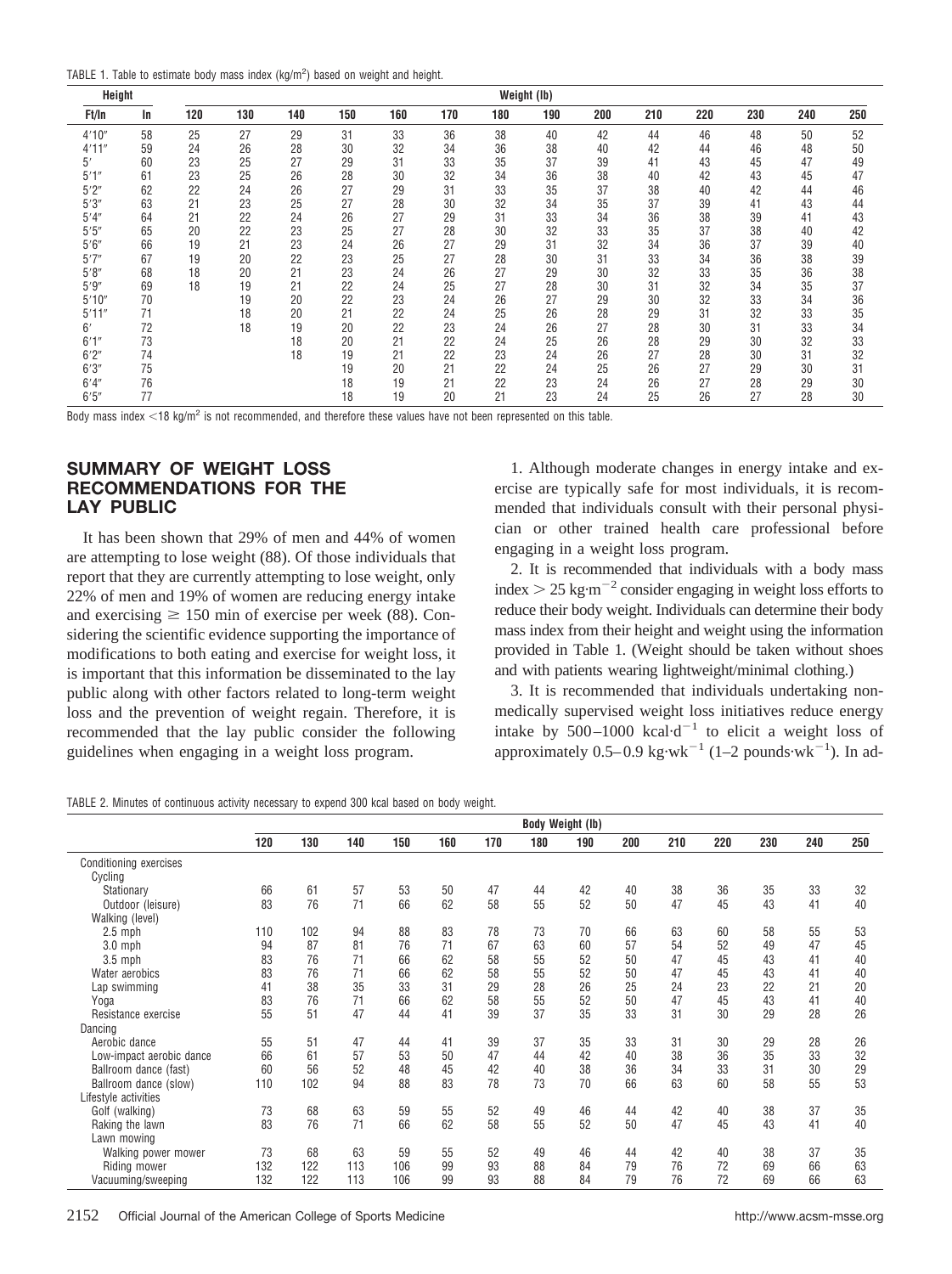dition to reducing total energy intake, it is recommended that dietary fat intake be reduced to  $\leq$ 30% of total energy intake.

4. It is recommended that individuals seeking weight loss include exercise as a key component to their weight loss program. It is recommended that overweight and obese adults progress to a minimum of 150 min of moderate intensity exercise per week and, when possible, progress to 200 min of moderate intensity exercise per week.

5. It is recommended that individuals interested in using dietary supplements or weight loss enhancing agents do so only under the guidance of their personal physician or other trained health care providers.

#### **CONCLUSION**

Obesity is a significant public health problem in the United States, with the prevalence of obesity increasing over the past few decades. Based on scientific evidence, there are a number of intervention strategies that can be used to induce and maintain significant weight loss, and these include changes in energy intake and energy composition, increases in energy ex-

#### **REFERENCES**

- 1. ANDERSEN, R. E., T. A. WADDEN, S. J. BARTLETT, B. ZEMEL, T. J. VERDE, and S. C. FRANCKOWIAK. Effects of lifestyle activity vs structured aerobic exercise in obese women: a randomized trial. *JAMA* 281:335–340, 1999.
- 2. APFELBAUM, M., P. VAGUE, O. ZIEGLER, C. HANOTIN, F. THOMAS, and E. LEUTENEGGER. Long-term maintenance of weight loss after a very-low-calorie diet: a randomized blinded trial of the efficacy and tolerability of sibutramine. *Am. J. Med.* 106:179 –184, 1999.
- 3. ASHLEY, F. W., and W. B. KANNEL. Relation of weight change to changes in atherogenic traits: the Framingham Study. *J. Chron. Dis.* 27:103–114, 1974.
- 4. ASTRUP, A., L. RYAN, G. K. GRUNWALD, et al. The role of dietary fat in body fatness: evidence from a preliminary meta-analysis of ad libitum low-fat dietary intervention studies. *Br. J. Nutr.* 83: S25–S32, 2000.
- 5. BAKER, R. C., and D. S. KIRSCHENBAUM. Self-monitoring may be necessary for successful weight control. *Behav. Ther.* 24:377– 394, 1993.
- 6. BALLOR, D. L., V. L. KATCH, M. D. BECQUE, and C. R. MARKS. Resistance weight training during caloric restriction enhances lean body weight maintenance. *Am. J. Clin. Nutr.* 47:19–25, 1988.
- 7. BARLOW, C. E., H. W. KOHL III, L. W. GIBBONS, and S. N. BLAIR. Physical activity, mortality, and obesity. *Int. J. Obes.* 19:S41– S44, 1995.
- 8. BARRETT-O'CONNOR, E. L. Obesity, atherosclerosis, and coronary artery disease. *Ann. Intern. Med.* 103:1010–1019, 1985.
- 9. BERUBE-PARENT, S., D. PRUD'HOMME, S. ST-PIERRE, E. DOUCET, and A. TREMBLAY. Obesity treatment with a progressive clinical tri-therapy combining sibutramine and a supervised diet-exercise intervention. *Int. J. Obes.* 25:1144–1153, 2001.
- 10. BOUCHARD, C., A. TREMBLAY, J-P. DESPRES, et al. The response to exercise with constant energy intake in identical twins. *Obes. Res.* 5:400–410, 1994.
- 11. BOUTELLE, K. N., and D. S. KIRSCHENBAUM. Further support for consistent self-monitoring as a vital component of successful weight control. *Obes. Res.* 6:219–224, 1998.
- 12. BRAY, G. A., and B. M. POPKIN. Dietary fat intake does affect obesity! *Am. J. Clin. Nutr*. 68:1157–1173, 1998.
- 13. BRAY, G. A., and F. L. GREENWAY. Current and potential drugs for treatment of obesity. *Endocr. Rev.* 20:805–875, 1999.

penditure through exercise and other forms of physical activity, and, when indicated, the use of pharmacotherapy. Regardless of the intervention approach, it is necessary for these changes in behavior to be maintained to enhance long-term weight loss outcomes. This position stand for the American College of Sports Medicine is intended to provide guidance on appropriate programs for weight loss and the prevention of weight regain to health care professionals and the lay public. This may enhance the delivery of quality interventions for treating obesity, which may help to reduce the public health burden related to this chronic condition.

#### **ACKNOWLEDGMENT**

This pronouncement was reviewed for the American College of Sports Medicine by members-at-large and the Pronouncements Committee; James Hill, Ph.D.; Jack Wilmore, Ph.D., FACSM; and Sachiko St. Joer, Ph.D., R.D.

This position stand replaces the 1983 ACSM position paper, "Proper and Improper Weight Loss Programs," MSSE, 15:1, 1983, pp. ix–xiii.

- 14. BRAY, G. A., G. L. BLACKBURN, J. M. FERGUSON, et al. Sibutramine produces dose-related weight loss. *Obes. Res.* 7:189–198, 1999.
- 15. CARMICHAEL, H. E., B. A. SWINBURN, and M. R. WILSON. Lower fat intake as a predictor of initial and sustained weight loss in obese subjects consuming an otherwise ad libitum diet. *J. Am. Diet. Assoc.* 98:35–39, 1998.
- 16. COLDITZ, G. A., W. C. WILLETT, M. J. STAMPFER, et al. Weight as a risk factor for clinical diabetes in women. *Am. J. Epidemiol.* 132:501–513, 1990.
- 17. CRAIGHEAD, L. W., A. J. STUNKARD, and R. M. O'BRIEN. Behavior therapy and pharmacotherapy for obesity. *Arch. Gen. Psychiatry* 38:763–768, 1981.
- 18. CROVETTI, R., M. PORRINI, A. SANTANGELO, and G. TESTOLIN. The influence of thermic effect of food on satiety. *Eur. J. Clin. Nutr.* 52:482–488, 1998.
- 19. DAVIDSON, M. H., J. HAUPTMAN, M. DIGIROLAMO, et al. Weight control and risk factor reduction in obese subjects treated for 2 years with orlistat: a randomized controlled trial. *JAMA* 281:235– 242, 1999.
- 20. DEBUSK, R. F., U. STENESTRAND, M. SHEEHAN, and W. L. HASKELL. Training effects of long versus short bouts of exercise in healthy subjects. *Am. J. Cardiol.* 65:1010–1013, 1990.
- 21. DESPRES, J. P., S. MOORJANI, M. FERLAND, et al. Adipose tissue distribution and plasma lipoprotein levels in obese women: importance of intra-abdominal fat. *Arteriosclerosis.* 9:203–210, 1989.
- 22. DITSCHUNEIT, H. H., M. FLECHTNER-MORS, T. D. JOHNSON, and G. ADLER. Metabolic and weight-loss effects of a long-term dietary intervention in obese patients. *Am. J. Clin. Nutr.* 69:198–204, 1999.
- 23. DONNELLY, J. E., D. J. JACOBSEN, K. SNYDER HEELAN, R. SEIP, and S. SMITH. The effects of 18 months of intermittent vs continuous exercise on aerobic capacity, body weight and composition, and metabolic fitness in previously sedentary, moderately obese females. *Int. J. Obes.* 24:566 –572, 2000.
- 24. DRENICK, E. J., G. S. BALE, F. SELTZER, and D. G. JOHNSON. Excessive mortality and causes of death in morbidly obese men. *JAMA* 243:443–445, 1980.
- 25. DUNCAN, J. J., N. F. GORDON, and C. B. SCOTT. Women walking for health and fitness: how much is enough? *JAMA* 266:3295– 3299, 1991.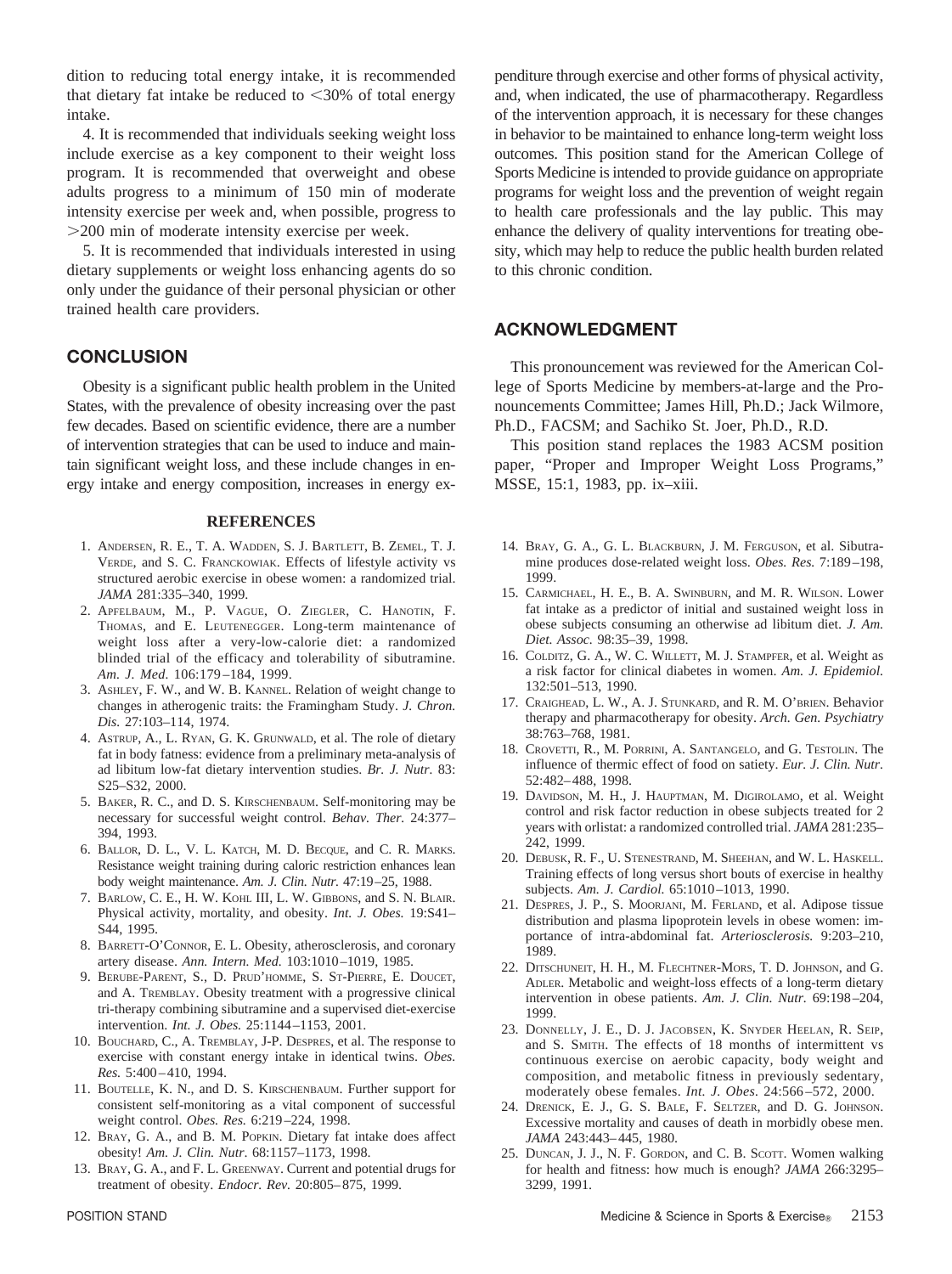- 26. DUNN, A. L., B. H. MARCUS, J. B. KAMPERT, M. E. GARCIA, H. W. KOHL III, and S. N. BLAIR. Comparison of lifestyle and structured interventions to increase physical activity and cardiorespiratory fitness. *JAMA* 281:327–334, 1999.
- 27. DYER, A. R., and P. ELLIOTT. The INTERSALT study: relations of body mass index to blood pressure. INTERSALT Cooperative Research Group. *J. Hum. Hypertens*. 3:299–308, 1989.
- 28. EBISU, T. Splitting the distances of endurance training: on cardiovascular endurance and blood lipids. *Jpn. J. Phys. Educ.* 30:37–43, 1985.
- 29. FINER, N., S. R. BLOOM, G. S. FROST, L. M. BANKS, and J. GRIFFITHS. Sibutramine is effective for weight loss and diabetic control in obesity with type 2 diabetes: a randomised, doubleblind, placebo-controlled study. *Diabetes Obes. Metab.* 2:105– 112, 2000.
- 30. FLEGAL, K. M., M. D. CARROLL, R. J. KUCZMARSKI, and C. L. JOHNSON. Overweight and obesity in the United States: prevalence and trends, 1960–1994. *Int. J. Obes.* 22:39–47, 1998.
- 31. GARFINKEL, L. Overweight and mortality. *Cancer* 58:1826–1829, 1986.
- 32. GARROW, J. S., and C. D. SUMMERBELL. Meta-analysis: effect of exercise, with or without dieting, on the body composition of overweight subjects. *Eur. J. Clin. Nutr.* 49:1–10, 1995.
- 33. GELIEBTER, A., M. M. MAHER, L. GERACE, B. GUTIN, S. B. HEYMS-FIELD, and S. A. HASHIM. Effects of strength or aerobic training on body composition, resting metabolic rate, and peak oxygen consumption in obese dieting subjects. *Am. J. Clin. Nutr.* 66:557– 563, 1997.
- 34. GIOVANNUCCI, E., A. ASCHERIO, E. B. RIMM, G. A. COLDITZ, M. J. STAMPFER, and W. C. WILLETT. Physical activity, obesity, and risk for colon cancer and adenoma in men. *Ann. Intern. Med.* 122: 327–334, 1995.
- 35. GOLDSTEIN, D. J. Beneficial health effects of modest weight loss. *Int. J. Obes.* 16:397–415, 1992.
- 36. GRIMM, R. H., J. M. FLACK, G. A. GRANDITS, et al. Long-term effects on plasma lipids of diet and drugs to treat hypertension: Treatment of Mild Hypertension Study (TOMHS) Research Group. *JAMA* 275:1549–1556, 1996.
- 37. GUERCIOLINE, R. Mode of action of orlistat. *Int. J. Obes.* 21(Suppl. 3):S12–S23, 1997.
- 38. HAFFNER, S. M., B. D. MITCHELL, H. P. HAZUDA, and M. P. STERN. Greater influence of central distribution of adipose tissue on incidence of non-insulin-dependent diabetes in women than men. *Am. J. Clin. Nutr.* 53:1312–1317, 1991.
- 39. HAUPTMAN, J. B., F. S. JEUNET, and D. HARTMANN. Initial studies in humans with novel gastrointestinal lipase inhibitor Ro 18– 0647 (tetrahydrolipstatin). *Am. J. Clin. Nutr.* 55:309S–313S, 1992.
- 40. HERSHCOPF, R. J., D. ELAHI, R. ANDRES, et al. Longitudinal changes in serum cholesterol in man: an epidemiological search for an etiology. *J. Chron. Dis.* 35:101–114, 1982.
- 41. HOFFMANS, M. D., D. KROMHOUT, and C. DE LEZENNE COULANDER. The impact of body mass index of 78,612 18-year old Dutch men on 32-year mortality from all causes. *J. Clin. Epidemiol.* 41:749– 756, 1988.
- 42. HOLLANDER, P. A., S. C. ELBEIN, I. B. HIRSCH, et al. Role of orlistat in the treatment of obese patients with type 2 diabetes: a 1-year randomized double-blind study. *Diabetes Care* 21:1288–1294, 1998.
- 43. JAKICIC, J. M., R. R. WING, B. A. BUTLER, and R. J. ROBERTSON. Prescribing exercise in multiple short bouts versus one continuous bout: effects on adherence, cardiorespiratory fitness, and weight loss in overweight women. *Int. J. Obes.* 19:893–901, 1995.
- 44. JAKICIC, J. M., C. WINTERS, W. LANG, and R. R. WING. Effects of intermittent exercise and use of home exercise equipment on adherence, weight loss, and fitness in overweight women: a randomized trial. *JAMA* 282:1554–1560, 1999.
- 45. JAMES, W. P., A. AVENELL, J. BROOM, and J. WHITEHEAD. A one-year trial to assess the value of orlistat in the management of obesity. *Int. J. Obes.* 21(Suppl. 3):S24–S30, 1997.
- 46. JAMES W. P. T., A. ASTRUP, N. FINER, et al. Effect of sibutramine on weight maintenance after weight loss: a randomised trial. *Lancet* 356:2119–2125, 2000.
- 47. JEFFERY, R. W., W. L. HELLERSTEDT, S. A. FRENCH, and J. E. BAXTER. A randomized trial of counseling for fat restriction versus calorie restriction in the treatment of obesity. *Int. J. Obes.* 19:132–137, 1995.
- 48. JEFFERY, R. W., and R. R. WING. Long-term effects of interventions for weight loss using food provision and monetary incentives. *J. Consult. Clin. Psychol.* 63:793–796, 1995.
- 49. KENDALL, A., D. A. LEVITSKY, B. J. STRUPP, and L. LISSNER. Weight loss on a low-fat diet: consequences of the imprecision of the control of food intake in humans. *Am. J. Clin. Nutr.* 53:1124– 1129, 1991.
- 50. KING, A. C., W. L. HASKELL, C. B. TAYLOR, H. C. KRAEMER, and R. F. DEBUSK. Group- vs home-based exercise training in healthy older men and women: a community-based clinical trial. *JAMA* 266:1535–1542, 1991.
- 51. KING, A. C., W. L. HASKELL, D. R. YOUNG, R. K. OKA, and M. L. STEFANICK. Long-term effects of varying intensities and formats of physical activity on participation rates, fitness, and lipoproteins in men and women aged 50 to 65 years. *Circulation* 91: 2596–2604, 1995.
- 52. KLEM, M. L., R. R. WING, M. T. MCGUIRE, H. M. SEAGLE, and J. O. HILL. A descriptive study of individuals successful at long-term maintenance of substantial weight loss. *Am. J. Clin. Nutr.* 66:239–246, 1997.
- 53. KRAEMER, W. J., J. S. VOLEK, K. L. CLARK, et al. Physiological adaptations to a weight-loss dietary regimen and exercise programs in women. *J. Appl. Physiol.* 83:270–279, 1997.
- 54. KRAEMER, W. J., J. S. VOLEK, K. L. CLARK, et al. Influence of exercise training on physiological and performance changes with weight loss in men. *Med. Sci. Sports Exerc.* 31:1320–1329, 1999.
- 55. KRAUSS, R. M., R. H. ECKEL, B. HOWARD, et al. AHA dietary guidelines revision 2000: a statement for healthcare professionals from the nutrition committee of the American Heart Association. *Circulation* 102:2284–2299, 2000.
- 56. KUCZMARSKI, R. J., M. D. CARROLL, K. M. FLEGAL, and R. P. TROIANO. Varying body mass index cutoff points to describe overweight prevalence among US adults: NHANES III (1988– 1994). *Obes. Res.* 5:542–548, 1997.
- 57. LARSSON, B., P. BJORNTORP, and G. TIBBLIN. The health consequences of moderate obesity. *Int. J. Obes.* 5:97–116, 1981.
- 58. LEE, C. D., A. S. JACKSON, and S. N. BLAIR. US weight guidelines: is it also important to consider cardiorespiratory fitness? *Int. J. Obes.* 22(Suppl. 2):S2–S7, 1998.
- 59. LEIBEL, R. L., M. ROSENBAUM, and J. HIRSCH. Changes in energy expenditure resulting from altered body weight. *N. Engl. J. Med.* 332:621–628, 1995.
- 60. LEW, E. A., and L. GARFINKEL. Variations in mortality by weight among 750,000 men and women. *J. Chron. Dis.* 32:563–576, 1979.
- 61. LISSNER, L., D. A. LEVITSKY, B. J. STRUPP, H. J. KALKWARF, and D. A. ROE. Dietary fat and the regulation of energy intake in human subjects. *Am. J. Clin. Nutr.* 46:886–892, 1987.
- 62. MANSON, J. E., W. C. WILLETT, M. J. STAMPFER, et al. Body weight and mortality among women. *N. Engl. J. Med.* 333:677–685, 1995.
- 63. MARKS, B. L., A. WARD, D. H. MORRIS, J. CASTELLANI, and J. M. RIPPE. Fat-free mass is maintained in women following a moderate diet and exercise program. *Med. Sci. Sports Exerc.* 27: 1243–1251, 1995.
- 64. MCNEELY, W., and K. L. GOA. Sibutramine: a review of its contribution to the management of obesity. *Drugs* 56:1093–1124, 1998.
- 65. MILLER, W. C., D. M. KOCEJA, and E. J. HAMILTON. A metaanalysis of the past 25 years of weight loss research using diet, exercise, or diet plus exercise intervention. *Int. J. Obes.* 21:941– 947, 1997.
- 66. MOKDAD, A. H., M. K. SERDULA, W. H. DIETZ, B. A. BOWMAN, J. S. MARKS, and J. P. KOPLAN. The spread of the obesity epidemic in the United States, 1991–1998. *JAMA* 282:1519–1522, 1999.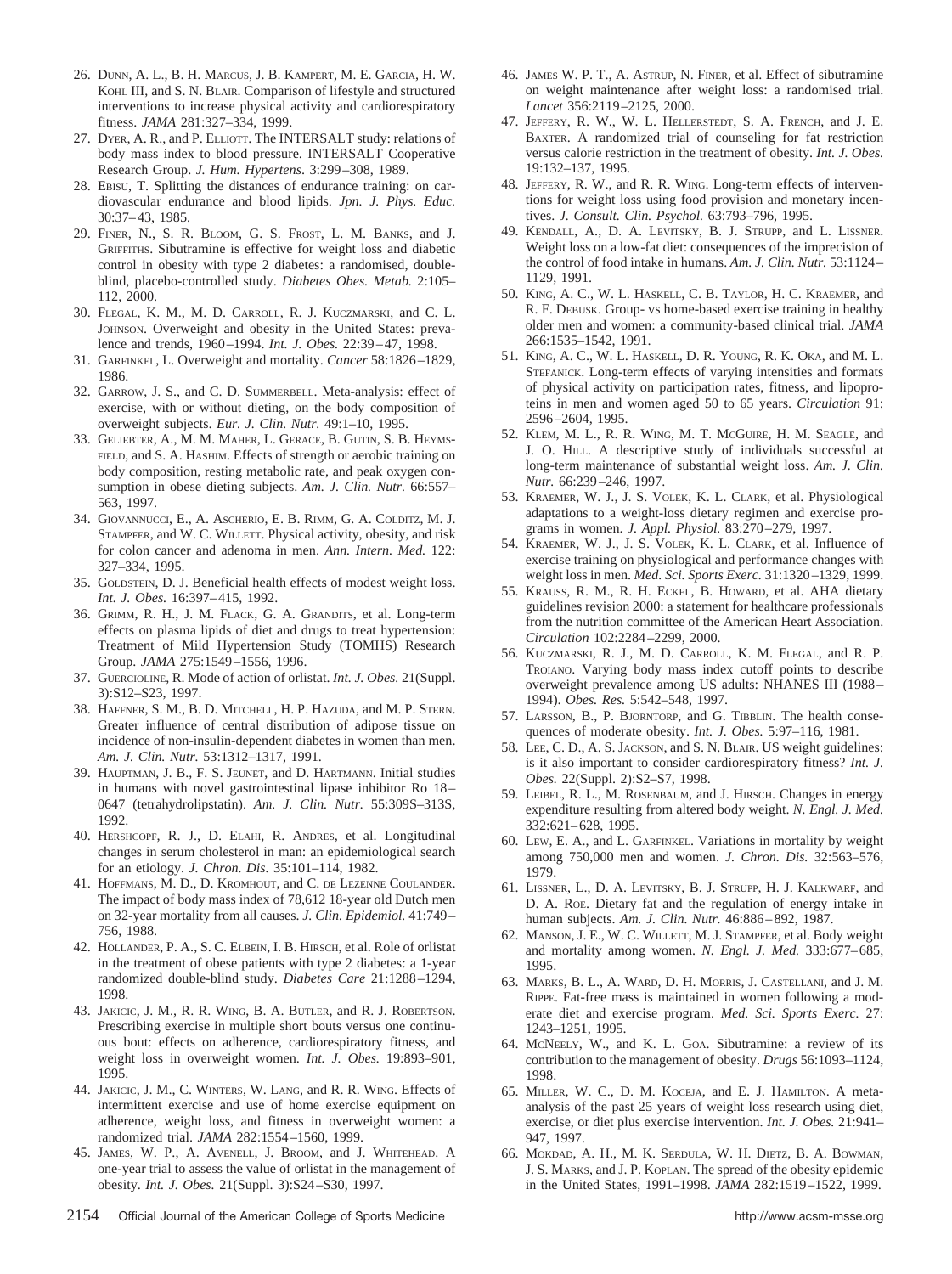- 67. MUST, A., J. SPADANO, E. H. COAKLEY, A. E. FIELD, G. COLDITZ, and W. H. DIETZ. The disease burden associated with overweight and obesity. *JAMA* 282:1523–1529, 1999.
- 68. NATIONAL CHOLESTEROL EDUCATION PROGRAM. Report of the expert panel on population strategies for blood cholesterol reduction: executive summary. National Heart, Lung and Blood Institute, National Institutes of Health. *Arch. Intern. Med*. 151:1071– 1084, 1991.
- 69. NATIONAL HEART, LUNG, AND BLOOD INSTITUTE. Clinical guidelines on the identification, evaluation, and treatment of overweight and obesity in adults: the evidence report. *Obes. Res.* 6(Suppl. 2): 51S–209S, 1998.
- 70. NATIONAL TASK FORCE ON THE PREVENTION AND TREATMENT OF OBESITY. Long-term pharmacotherapy in the management of obesity. *JAMA* 276:1907–1915, 1996.
- 71. PAFFENBARGER, R. S., A. L. WING, and R. T. HYDE. Physical activity as an index of heart attack risk in college alumni. *Am. J. Epidemiol.* 108:161–175, 1978.
- 72. PATE, R. R., M. PRATT, S. N. BLAIR, et al. Physical activity and public health: a recommendation from the Centers for Disease Control and Prevention and the American College of Sports Medicine. *JAMA* 273:402–407, 1995.
- 73. PAVLOU, K. N., S. KREY, and W. P. STEFFEE. Exercise as an adjunct to weight loss and maintenance in moderately obese subjects. *Am. J. Clin. Nutr.* 29:1115–1123, 1989.
- 74. PERRI, M. G., W. G. MCADOO, D. A. MCALLISTER, et al. Effects of peer support and therapist contact on long-term weight loss. *J. Consult. Clin. Psychol.* 55:615–617, 1987.
- 75. PERRI, M. G., and A. M. NEZU. Preventing relapse following treatment for obesity. In: *Obesity: Theory and Therapy*, 2nd Ed., A. J. Stunkard and T. A. Wadden (Eds.). New York: Raven Press, 1993, pp. 287–299.
- 76. PERRI, M. G., and P. R. FULLER. Success and failure in the treatment of obesity: where do we go from here? *Med. Exerc. Nutr. Health* 4:255–282, 1995.
- 77. PERRI, M. G., A. D. MARTIN, E. A. LEERMAKERS, S. F. SEARS, and M. NOTELOVITZ. Effects of group- versus home-based exercise in the treatment of obesity. *J. Consult. Clin. Psychol.* 65:278–285, 1997.
- 78. POULIOT, M. C., J. P. DESPRES, S. LEMIEUX, et al. Waist circumference and abdominal sagittal diameter: best simple anthropometric indexes of abdominal visceral adipose tissue accumulation and related cardiovascular risk in men and women. *Am. J. Cardiol.* 73:460–468, 1994.
- 79. PRONK, N. P., and R. R. WING. Physical activity and long-term maintenance of weight loss. *Obes. Res.* 2:587–599, 1994.
- 80. ROSS, R.,H. PEDWELL, and J. RISSANEN. Response of total and regional lean tissue and skeletal muscle to a program of energy restriction and resistance exercise. *Int. J. Obes.* 19:781–787, 1995.
- 81. ROSS, R., H. PEDWELL, and J. RISSANEN. Effects of energy restriction and exercise on skeletal muscle and adipose tissue in women as measured by magnetic resonance imaging. *Am. J. Clin. Nutr.* 61:1179–1185, 1995.
- 82. ROSS, R., D. DAGNONE, P. J. JONES, et al. Reduction in obesity and related comorbid conditions after diet-induced weight loss or exercise-induced weight loss in men: a randomized, controlled trial. *Ann. Intern. Med.* 133:92–103, 2000.
- 83. ROSS, R., J. A. FREEMAN, and I. JANSSEN I. Exercise alone is an effective strategy for reducing obesity and related comorbidities. *Exerc. Sport Sci. Rev.* 28:165–170, 2000.
- 84. SCHLUNDT, D. G., J. O. HILL, J. POPE-CORDLE, D. ARNOLD, K. L. VIRTS, and M. KATAHN. Randomized evaluation of a low fat ad libitum carbohydrate diet for weight reduction. *Int. J. Obes.* 17:623–629, 1993.
- 85. SCHOELLER, D. A., K. SHAY, and R. F. KUSHNER. How much physical activity is needed to minimize weight gain in previously obese women? *Am. J. Clin. Nutr.* 66:551–556, 1997.
- 86. SEIDELL, J. C., A. OOSTERLEE, M. THIJSSEN, et al. Assessment of intra-abdominal and subcutaneous abdominal fat: relation between anthropometry and computed tomography. *Am. J. Clin. Nutr.* 45:7–13, 1987.
- 87. SEIDELL, J. C., P. BJORNTORP, L. SJOSTROM, R. SANNERSTEDT, M. KROTKIEWSKI, and H. KVIST. Regional distribution of muscle and fat mass in men: new insight into the risk of abdominal obesity using computed tomography. *Int. J. Obes.* 13:289–303, 1989.
- 88. SERDULA, M. K., A. H. MOKDAD, D. F. WILLIAMSON, D. A. GALUSKA, J. M. MENLEIN, and G. W. HEATH. Prevalence of attempting weight loss and strategies for controlling weight. *JAMA* 282:1353–1358, 1999.
- 89. SHAPER, A. G., S. G. WANNAMETHEE, and M. WALKER. Body weight: implications for the prevention of coronary heart disease, stroke, and diabetes mellitus in a cohort study of middle aged men. *Br. Med. J.* 314:1311–1317, 1997.
- 90. SHEKELLE, R. B., A. M. SHRYOCK, O. PAUL, et al. Diet, serum cholesterol, and death from coronary heart disease: the Western Electric Study. *N. Engl. J. Med*. 304:65–70, 1981.
- 91. SJOSTROM, L., A. RISSANEN, T. ANDERSEN, et al. Randomised placebo-controlled trial of orlistat for weight loss and prevention of weight regain in obese patients. *Lancet* 352:167–172, 1998.
- 92. ST. JEOR, S. T., R. L. BRUNNER, M. E. HARRINGTON, et al. Who are the weight maintainers? *Obes. Res.* 2(Suppl. 2):249s–259s, 1995.
- 93. ST. JEOR, S. T., R. L. BRUNNER, M. E. HARRINGTON, et al. A classification system to evaluate weight maintainers, gainers, and losers. *J. Am. Diet. Assoc.* 97:481–488, 1997.
- 94. STEVENS, J., J. CAI, E. R. PAMUK, D. F. WILLIAMSON, M. J. THUN, and J. L. WOOD. The effect of age on the association between body-mass index and mortality. *N. Engl. J. Med.* 338:1–7, 1998.
- 95. STUNKARD, A. J., L. W. CRAIGHEAD, and R. O'BRIEN. Controlled trial of behaviour therapy, pharmacotherapy, and their combination in the treatment of obesity. *Lancet* 2:1045–1047, 1980.
- 96. SVENDSEN, O. L., C. HASSAGER, and C. CHRISTIANSEN. Effect of an energy-restrictive diet, with or without exercise, on lean tissue mass, resting metabolic rate, cardiovascular risk factors, and bone in overweight postmenopausal women. *Am. J. Med.* 95: 131–140, 1993.
- 97. SWEENEY, M. E., J. O. HILL, P. A. HELLER, R. BANEY, and M. DIGIROLAMO. Severe vs moderate energy restriction with and without exercise in the treatment of obesity: efficiency of weight loss. *Am. J. Clin. Nutr.* 57:127–134, 1993.
- 98. U.S. DEPARTMENT OF HEALTH AND HUMAN SERVICES, CENTERS FOR DISEASE CONTROL AND PREVENTION, AND NATIONAL CENTER FOR CHRONIC DISEASE PREVENTION AND HEALTH PROMOTION. Physical activity and health: a report of the Surgeon General, 1996. Atlanta, GA.
- 99. VAGUE, J. The degree of masculine differentiation of obesities: a factor determining predisposition to diabetes, atherosclerosis, gout, and uric calculous disease. *Am. J. Clin. Nutr.* 4:20–34, 1956.
- 100. VAN HALLIE, T. B. Health implications of overweight and obesity in the United States. *Ann. Intern. Med.* 103:983–988, 1985.
- 101. WADDEN, T. A. The treatment of obesity: an overview. *Obesity: Theory and Therapy*, 2nd Ed., A. J. Stunkard and T. A. Wadden (Eds.). New York: Raven Press, 1993, pp. 197–217.
- 102. WADDEN, T. A., G. D. FOSTER, and K. A. LETIZIA. One-year behavioral treatment of obesity: comparison of moderate and severe caloric restriction and the effects of weight maintenance therapy. *J. Consult. Clin. Psychol.* 62:165–171, 1994.
- 103. WADDEN, T. A., R. A. VOGT, R. E. ANDERSEN, et al. Exercise in the treatment of obesity: effects of four interventions on body composition, resting energy expenditure, appetite, and mood. *J. Consult. Clin. Psychol.* 65:269–277, 1997.
- 104. WADDEN, T. A., R. I. BERKOWITZ, L. G. WOMBLE, D. B. SARWER, M. E. ARNOLD, and C. M. STEINBERG. Effects of sibutramine plus orlistat in obese women following 1 year of treatment by sibutramine alone: a placebo-controlled trial. *Obes. Res.* 8:431–437, 2000.
- 105. WEI, M., J. B. KAMPERT, C. E. BARLOW, et al. Relationship between low cardiorespiratory fitness and mortality in normalweight, overweight, and obese men. *JAMA* 282:1547–1553, 1999.